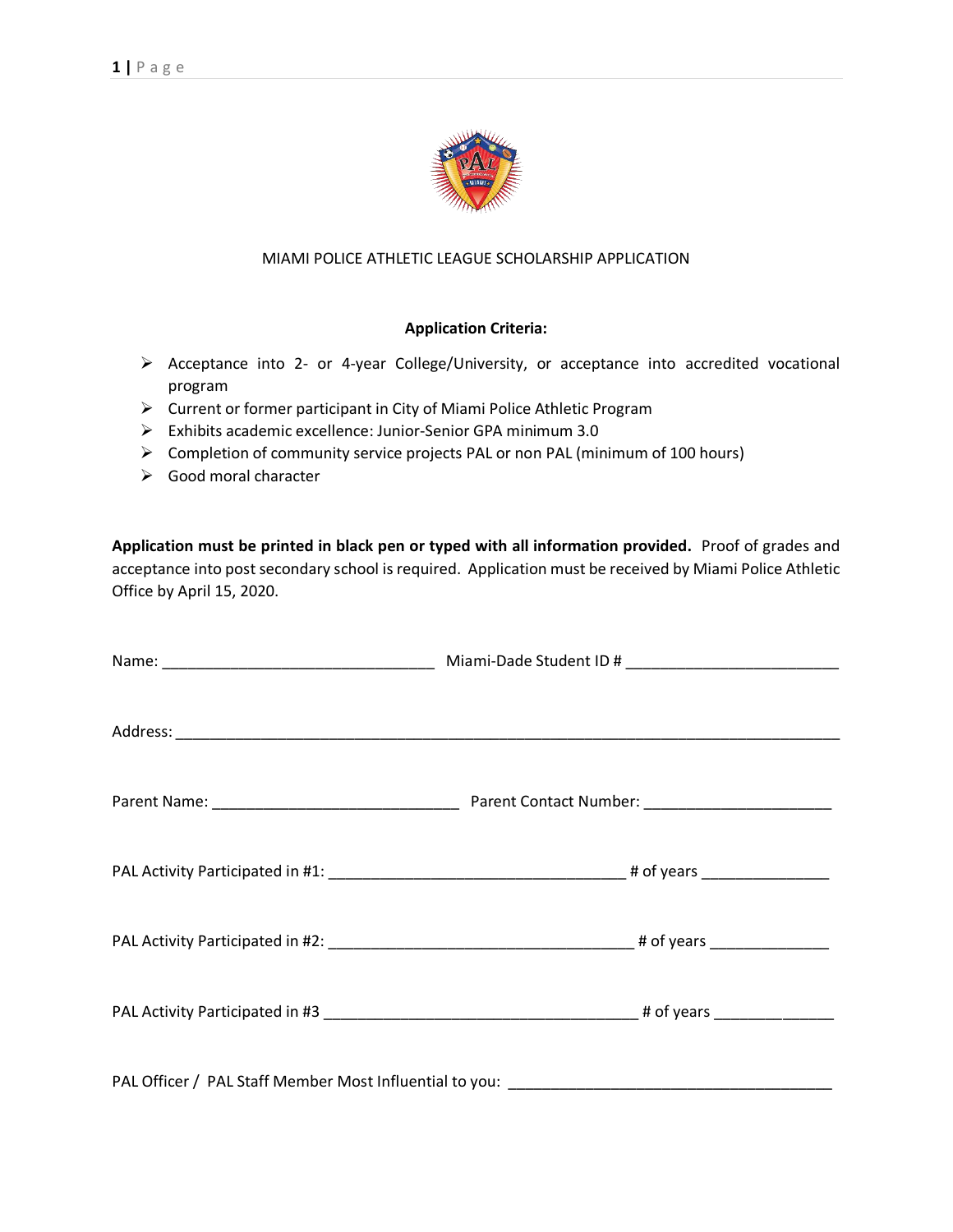| <b>High School Information:</b> |                                                                                                                       |  |
|---------------------------------|-----------------------------------------------------------------------------------------------------------------------|--|
|                                 |                                                                                                                       |  |
|                                 | Grade: ____________________________GPA: _________________________________SAT Score: ______________ACT Score: ________ |  |
|                                 |                                                                                                                       |  |
|                                 |                                                                                                                       |  |
|                                 |                                                                                                                       |  |
|                                 |                                                                                                                       |  |
|                                 |                                                                                                                       |  |
|                                 |                                                                                                                       |  |
|                                 |                                                                                                                       |  |
|                                 |                                                                                                                       |  |
| <b>Scholarship Questions:</b>   |                                                                                                                       |  |
|                                 | Why do you feel you deserve this scholarship?: __________________________________                                     |  |
|                                 |                                                                                                                       |  |
|                                 |                                                                                                                       |  |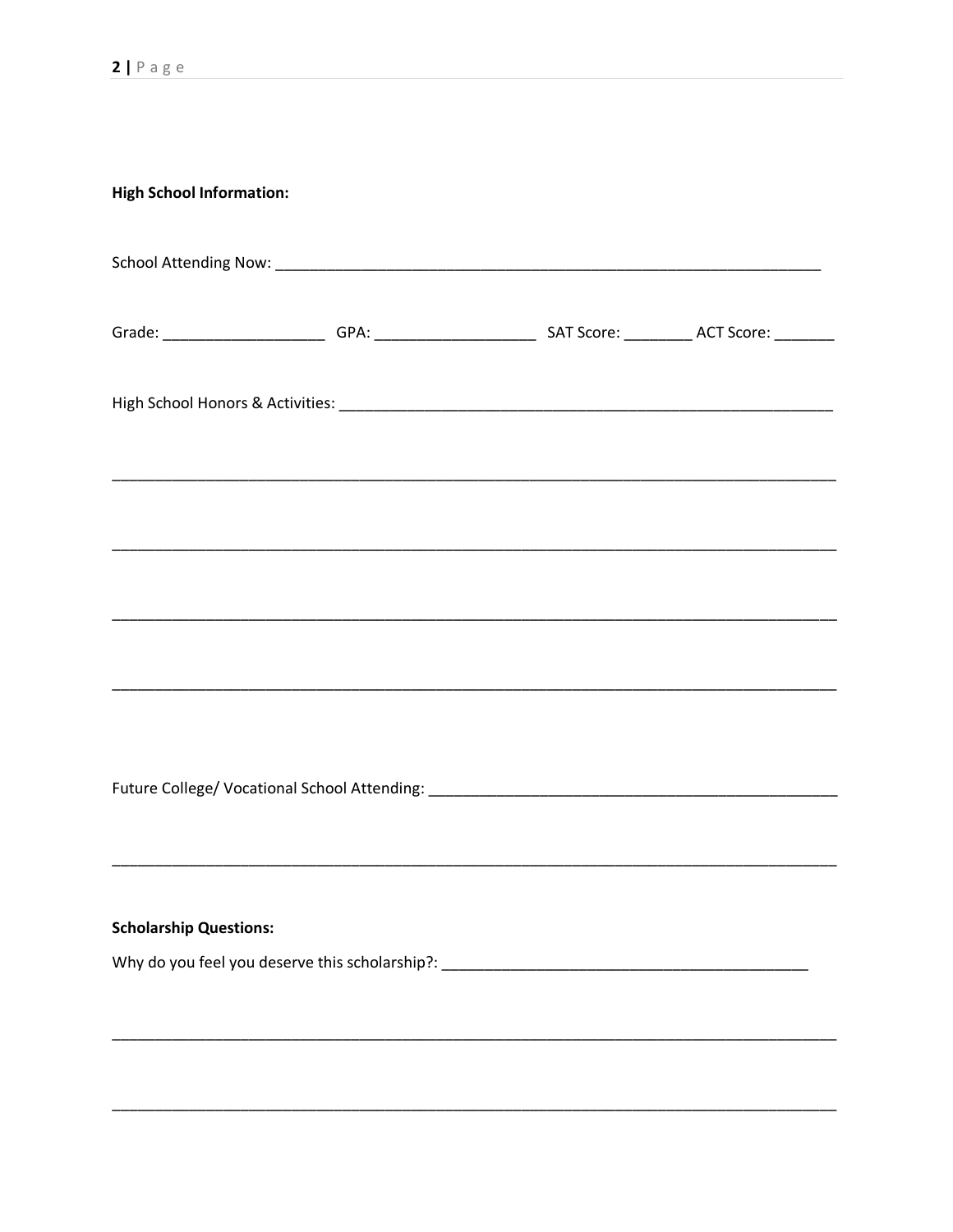| What has being a part of Miami PAL meant to you? _______________________________ |
|----------------------------------------------------------------------------------|
|                                                                                  |
|                                                                                  |